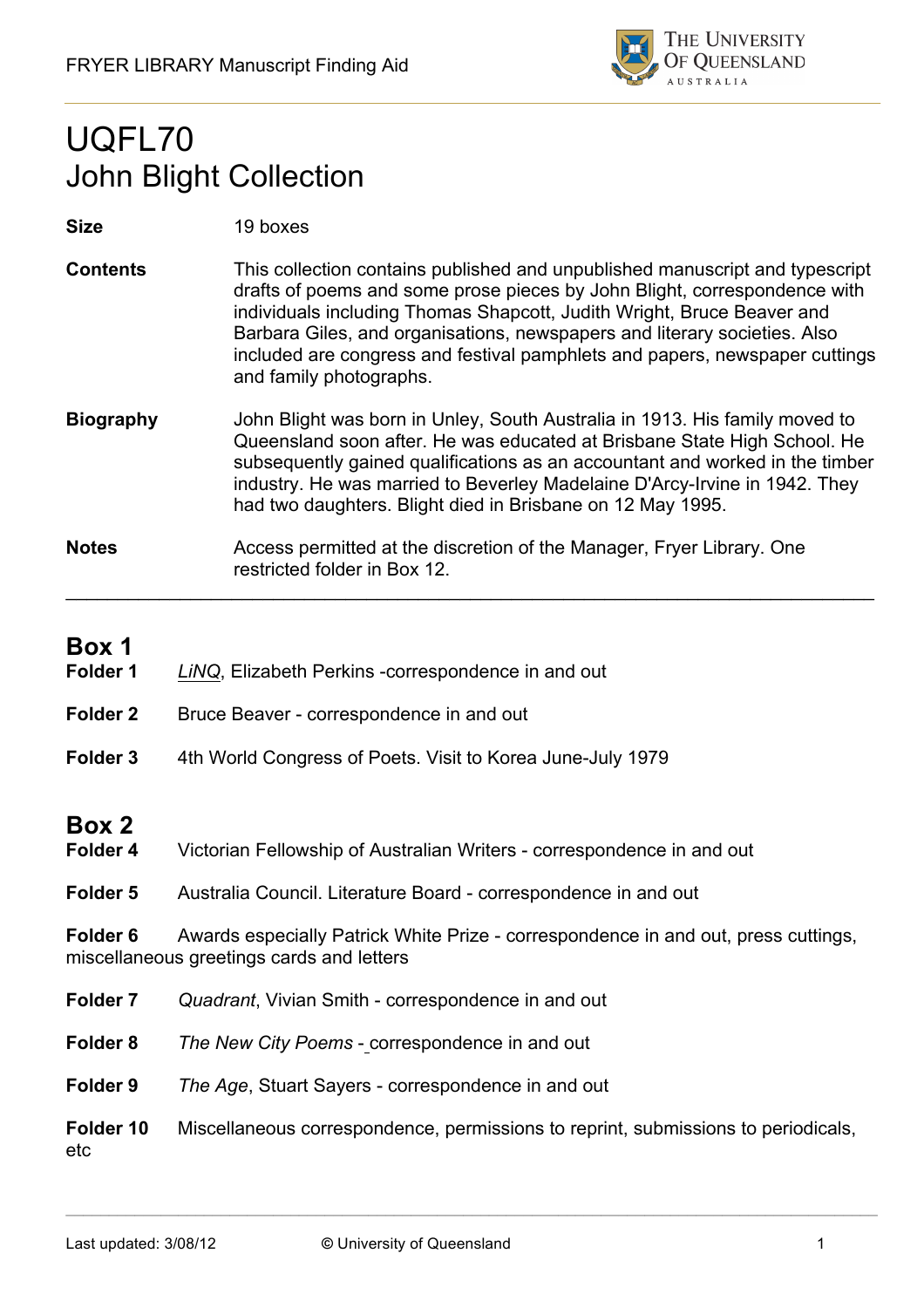

| Folder 11 | Correspondence in and out - personal, general, miscellaneous                                                     |
|-----------|------------------------------------------------------------------------------------------------------------------|
| Folder 12 | Meanjin Papers - correspondence in and out                                                                       |
| Folder 13 | Extract from a book in project - Bruce Beaver / Doug Stewart critical commentary; not<br>published nor completed |
| Folder 14 | Judi Rumble - correspondence in and out                                                                          |
| Folder 15 | Anthologists - correspondence in and out                                                                         |
| Folder 16 | The Two Suns Meet, and other poems (drafts typed)                                                                |
| Folder 17 | Angus & Robertson - correspondence in and out                                                                    |
| Folder 18 | Graeme Kinross-Smith - correspondence in and out                                                                 |
| Folder 19 | Press cuttings and reviews                                                                                       |
| Folder 20 | D.D.I.A.E. Toowoomba and Queensland Youth Festival - correspondence in and out                                   |

### **Box 4**

- **Folder 21** 'Carlita' and other old MSS
- **Folder 22** Poems fan mail correspondence in and out
- **Folder 23** Family album photographs, loose in envelope
- **Folder 24** *Sydney Morning Herald* correspondence in and out
- **Folder 25** *New Poetry*, Robert Adamson correspondence in and out
- **Folder 26** *The New City Poems* MSS

### **Box 5**

- **Folder 27** Number omitted in error]
- **Folder 28** Antigone Kefala correspondence in and out
- Folder 29 PEN correspondence in and out
- **Folder 30** Warana Festival, Qld F.A.W., Maureen Freer correspondence in and out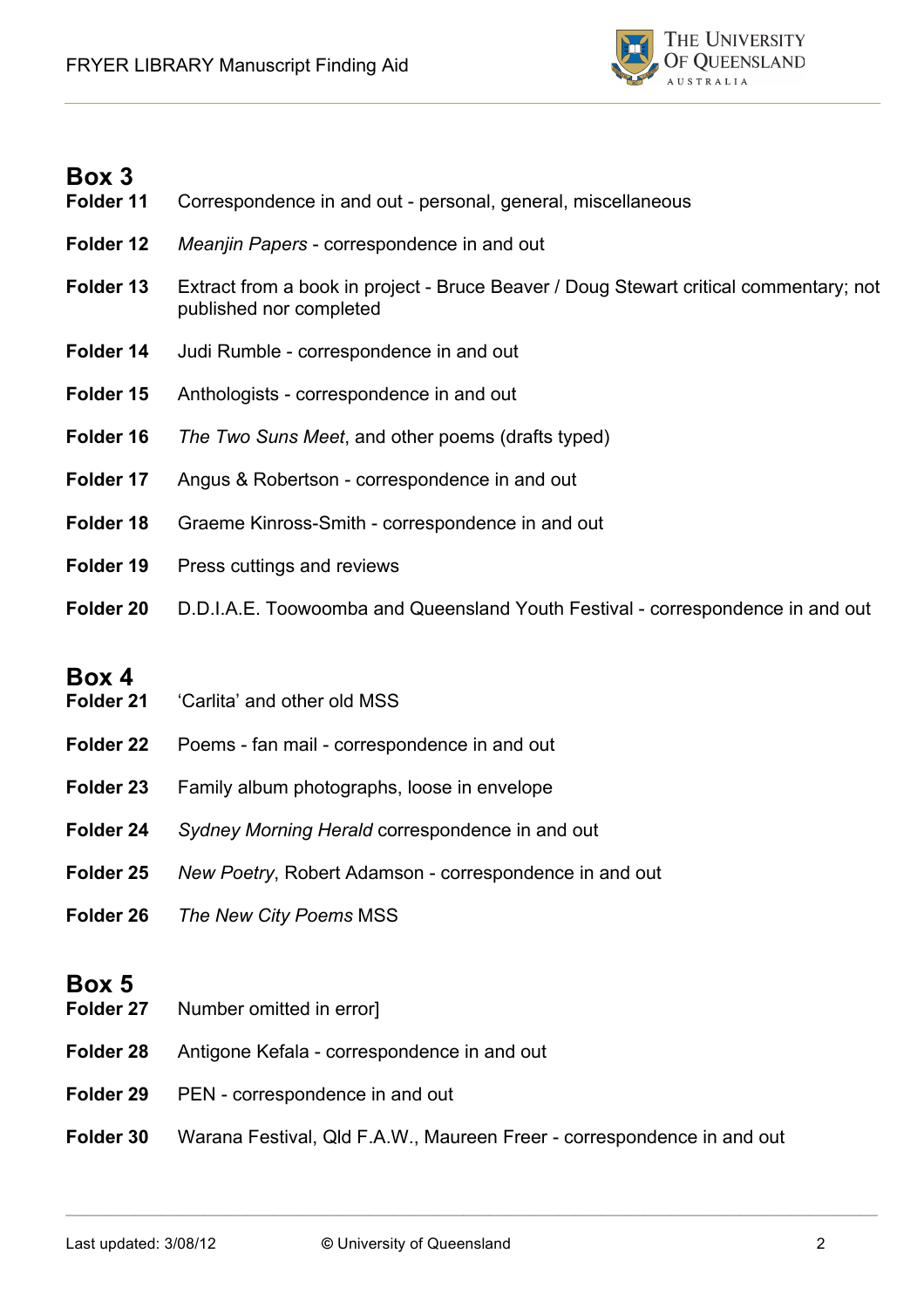

| Folder 31                   | Overland, Stephen Murray-Smith - correspondence in and out                                                                      |
|-----------------------------|---------------------------------------------------------------------------------------------------------------------------------|
| Folder 32                   | Rockhampton CAE - correspondence in and out                                                                                     |
| Folder 33                   | The Australian, Rodney Hall - correspondence in and out                                                                         |
| Folder 34                   | Southerly, The University of Sydney, Wentworth Press - correspondence in and out                                                |
| Folder 35                   | The Australian Society of Authors - correspondence in and out                                                                   |
| Box 6<br>Folder 36          | Poetry and short story competitions [some of the poems are by Bruce Beaver.<br>Original title of folder Rigby Ltd]              |
| Folder 37                   | Poetry reviews [press cuttings, mostly not by Blight]                                                                           |
| Folder 38                   | Rosemary Dobson - correspondence in and out                                                                                     |
| Folder 39                   | U.K. & U.S.A. correspondence, Gale Research - correspondence in and out                                                         |
| Folder 40                   | Sketch book. Sketches by Michael Swain for illustrations to Hart [Original title:<br>Pomes [sic] on Home & The New City Series] |
| Folder 41                   | Hart, Selected Poems 1939-1973, Pageantry for a Lost Empire, The New City<br>Poems - correspondence in and out                  |
| Folder 42                   | Thomas Nelson (Aust) - correspondence in and out                                                                                |
| Folder 43                   | Contracts A & R & Dymock's for A Beachcomber's Diary, My Beachcombing Days,<br>The New City Poems - correspondence in and out   |
| Folder 44<br>correspondence | South Head Press, Geoff Lehmann, Poetry Australia, Dr Grace Perry -<br>in and out                                               |
| Folder 45                   | Thomas Shapcott - correspondence in and out                                                                                     |
| Box 7<br>Folder 46          | Douglas Stewart - correspondence in and out [also contains a plastic bag of other<br>material, letters and poems]               |
| Folder 47                   | Rigby Limited, State Library of South Australia - correspondence in and out                                                     |
| [Folder 48                  | Number omitted in error]                                                                                                        |
| Folder 49                   | Makar - correspondence in and out                                                                                               |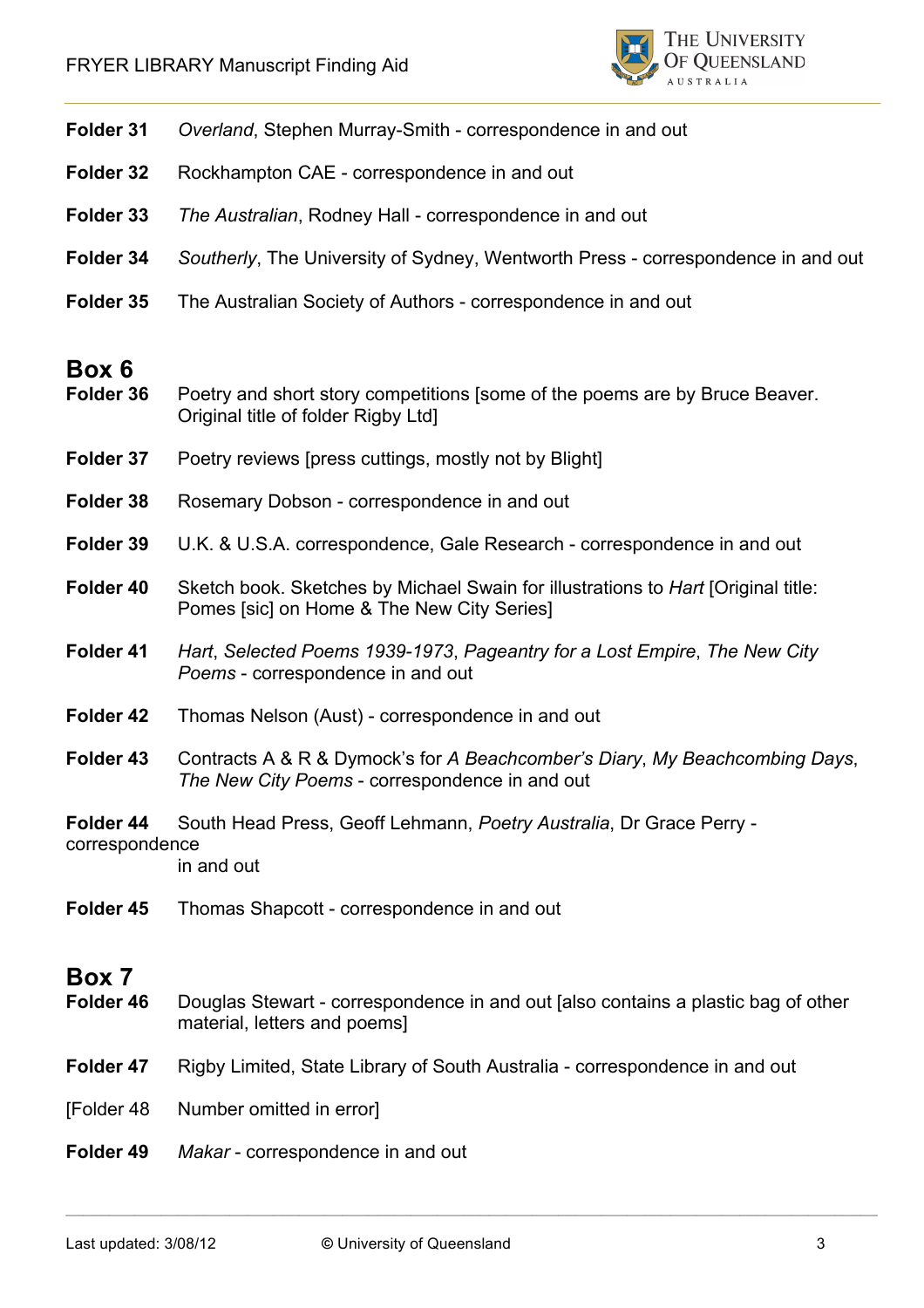

| Folder 50          | A. B. C. - correspondence in and out, also some other letters                                                                      |
|--------------------|------------------------------------------------------------------------------------------------------------------------------------|
| Folder 51          | Casual literary correspondence - correspondence in and out                                                                         |
| Folder 52          | Exercise book. Press cuttings and diary entries 1949                                                                               |
| Folder 53          | Correspondence in and out - miscellaneous [Original heading Poems - in labour,<br>deceased, etcl                                   |
| Folder 54          | Blights & kin - family tree                                                                                                        |
| Folder 55          | Nation Review - correspondence in and out                                                                                          |
| Box 8<br>Folder 56 | Yacht club; M[ary]b[o]ro[ugh] Golf Club                                                                                            |
| Folder 57          | [number looks like 23] Glastonbury [Sawmills Pty Ltd]                                                                              |
| Folder 58          | Mary Gilmore: one letter from her, a photograph with her handwriting on the back,<br>and a press clipping pasted on the back of it |
| Folder 59          | Flexmore Hudson - correspondence in and out                                                                                        |
| Folder 60          | Misc. letters & references                                                                                                         |
| Folder 61          | University of Queensland - Library, Press, etc - correspondence in and out                                                         |
| Folder 62          | South Australian Library - correspondence in and out                                                                               |
| Folder 63          | Miscellaneous correspondence and poetry manuscripts                                                                                |
| Folder 64          | Poetry competitions, judge's comments, etc. [Title of folder Miss Ruth George]                                                     |
| Box 9              |                                                                                                                                    |

- **Folder 65** Uni of Qld Aust Studies Centre & Friends of Fryer Library [mainly periodicals]
- **Folder 66** *Down Stream* : a novel / by John Blight. Typescript in a binder

**Folder 67** Austral expanding file. Miscellaneous correspondence and circulars, probably awaiting filing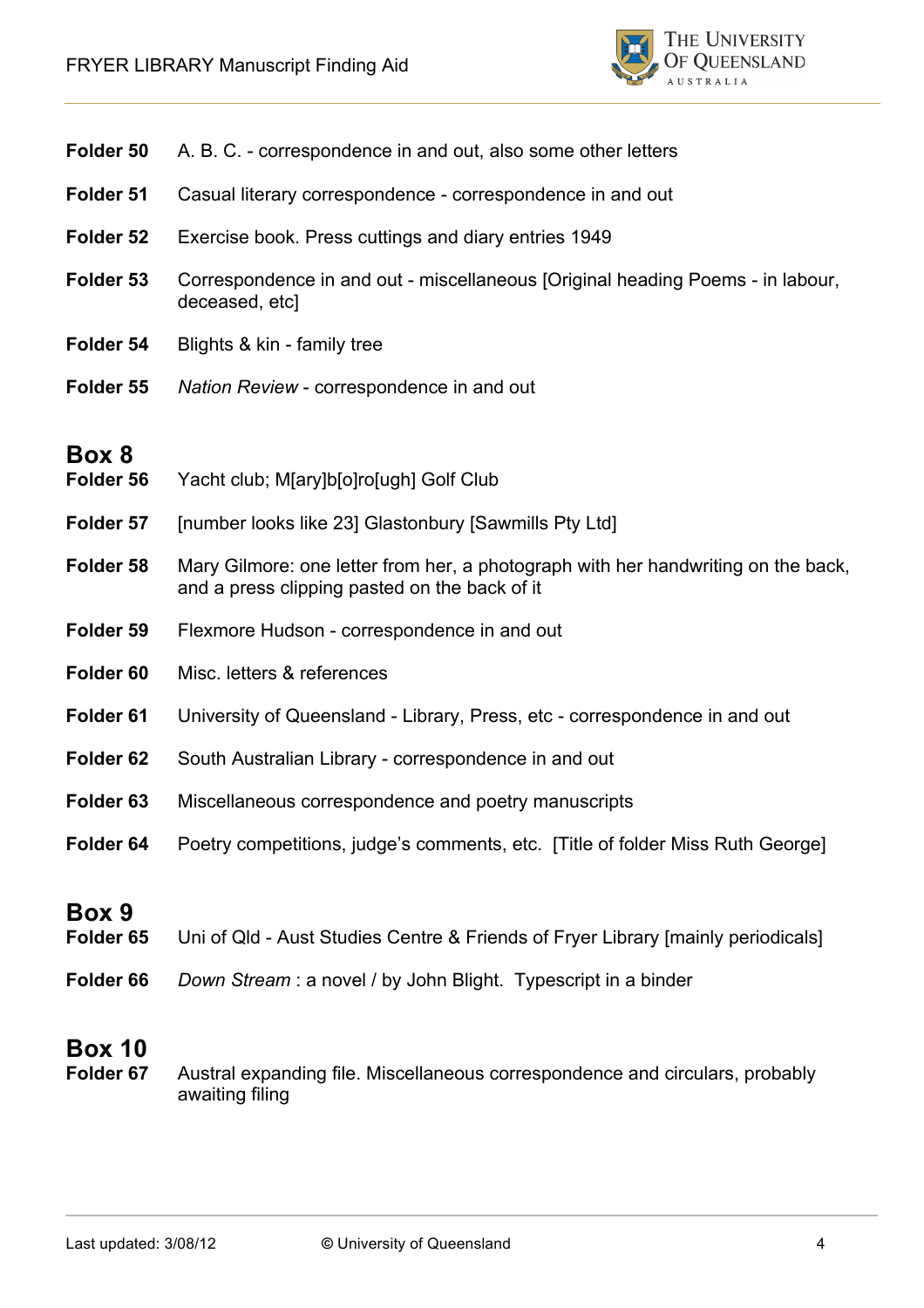

- **Folder 68** Diary entries 16 Jul 1974 to 24 Oct 1974, written with the left hand (?) Also some unrelated letters
- **Folder 69** Poems, some signed Robert Elliott
- **Folder 70** [Plastic Bag] *The New City Poems* typescript
- **Folder 71** Experimental drafts
- **Folder 72** Prof Dr Herbert Mainusch correspondence in and out
- **Folder 73** Drafts
- **Folder 74** Dr Minima Casu Foresti correspondence in and out, some correspondence with other Italians also

[Folders 75-79 numbers omitted in error]

#### **Box 12**

**Folder 80** Commonwealth Literary Fund Lecture 15 June 1965. 'The shaping of a contemporary poet', Mr John Blight

- **Folder 81** Barbara Giles correspondence in and out
- **Folder 81a** Envelope addressed to Blight

**[Folder 81a]** Nancy Wills - correspondence in and out

- **Folder 82** Judith Wright correspondence in and out
- **Folder 83** To Judith Wright from J. B. correspondence
- **Folder 84** Envelope Personal letters, Judith Wright 1948-1974-1977 correspondence in and out

#### **Box 13**

Books 1-5, and envelope between Books 1 and 2: Press cuttings almost all poems, not all are Blight Negative microfilm of Books 1-4 and envelope.

### **Box 14**

Handwritten and typed drafts of poems and some prose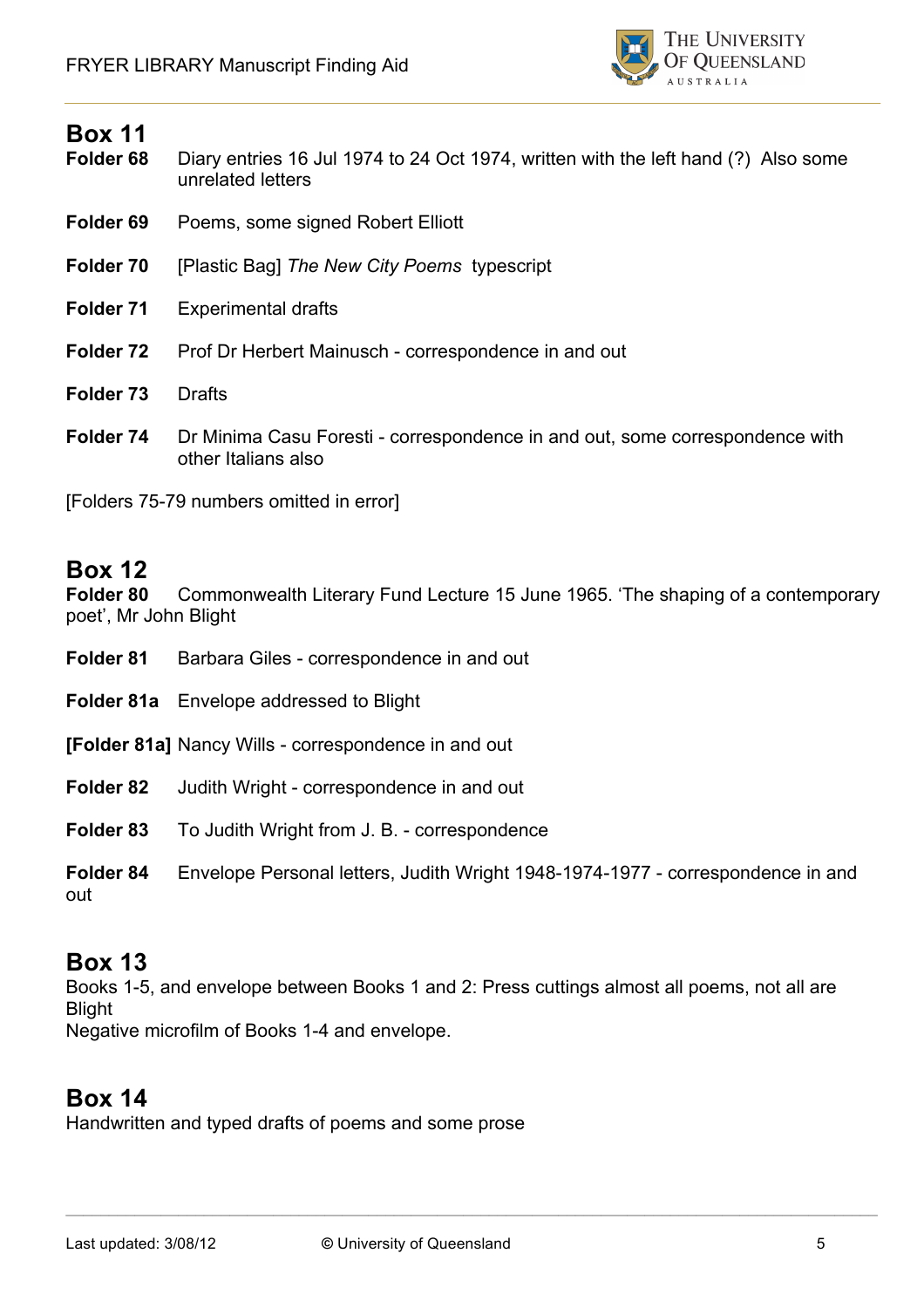

Envelope numbered 3: *Pageantry for a Lost Empire*. Proofs

Plastic bag numbered 10: Poems, typescript

Plastic bag numbered 18: *Selected Poems 1939-1975*. Page proofs [photocopies going bad]

Plastic bag numbered 21: *Selected Poems 1939-1975*. [Some photocopies going bad]

Plastic bag numbered 29: *The New City poems*. Carbon of copy as indexed for publication by A & R 1980; [Cover title by John Blight]: *Selected Poems 1939-1975*. Typescript bound up 'Cripple in a wheel-chair : a fantasy' (typescript, short story); *Hart* (proofs)

### **Box 16**

Plastic bag numbered 2: MSS *Holiday sea sonnets*

Folder numbered 3?: Loose pages typed and handwritten, sometimes on both sides of the same leaf

Plastic bag numbered 4: Folded leaves, typed and handwritten

Folder numbered 5: Xerox copies of original drafts & typed copies, mostly sonnets, some published others discards

Folder numbered 6: Original MSS from *A Beachcomber's Diary* & *My Beachcombing Days*

Folder numbered 8: Manuscripts 1974 poems

Croxley cambric [folder]: End of '79 - drafts, MSS, throw outs

Plastic bag [unmarked]: Typed poems

#### **Box 17**

Envelope numbered 1: Transcript of interview with Hazel de Berg, with covering letter from Cathy Santamaria

Folder numbered 6: *A Beachcomber's Diary*, press clipping [title on folder 1968-1969 Publishers correspondence etc]

Plastic bag numbered 7: Contains three folders of mostly discarded MSS

Folders numbered 9 & 10: Poems, typed and handwritten

Folder numbered 11: Typescript for a selected poems

Plastic bag numbered 12: Rough drafts from which *Pageantry for a Lost Empire* has been selected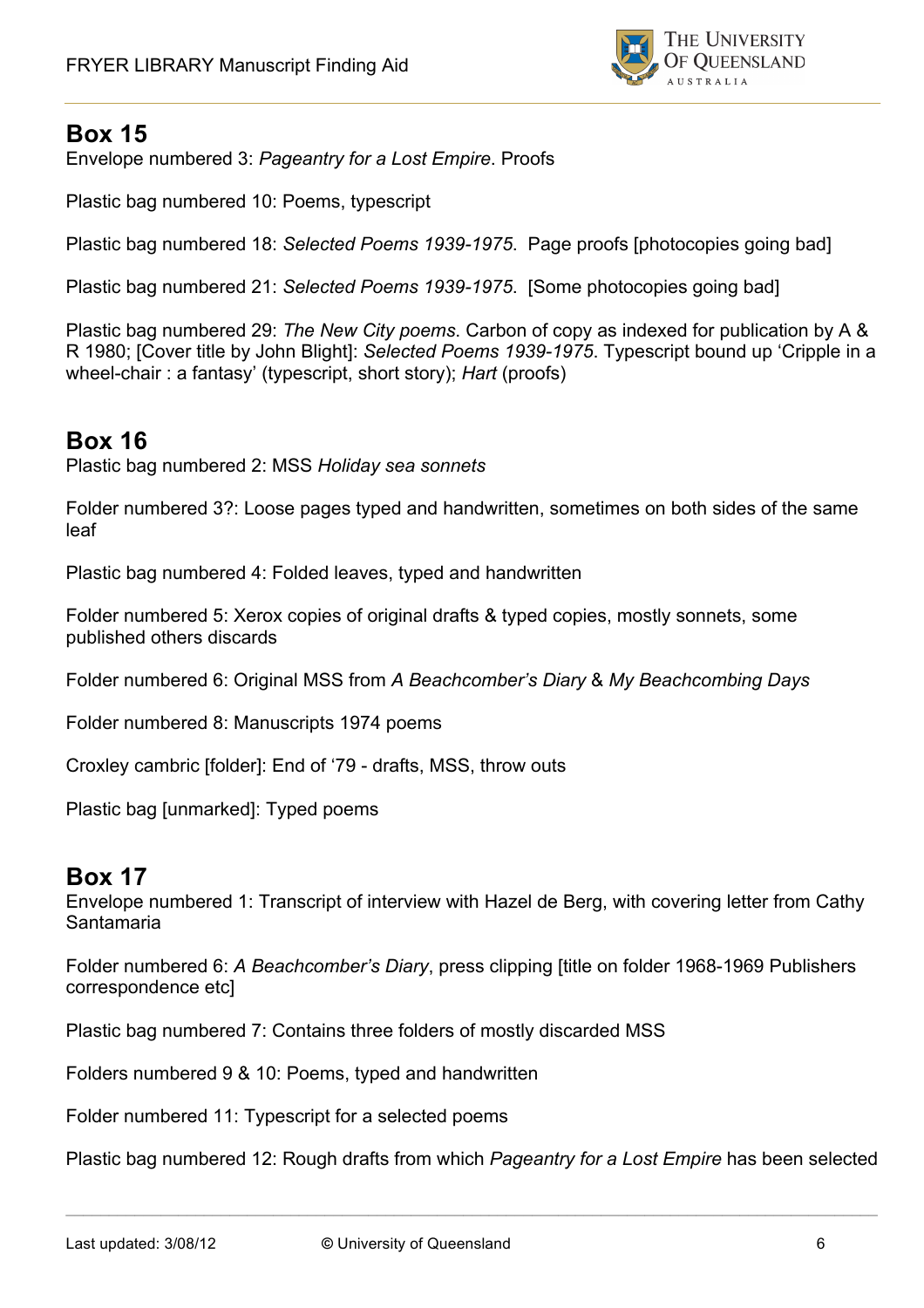

Folder numbered 33: Extract from a book in project : Contrasts in Australian poetry

Folder numbered 34-37: Papers clipped together in groups : articles, reports, prose

Plastic bag numbered 38: Galley proofs of *Selected Poems 1939-1975*; photocopies going bad

#### **Box 18**

Bundle numbered 12: Begins with 'Soaring with culture vultures', also many poems

Bundle numbered 12b(?): Mainly rough bed drafts of book 8 - 1976

Folder numbered 28: MS *The New City Poems*

Black plastic binder: *Hart* carbon copy fastened in and many loose pages

Plastic bag: Contains 'Acknowledgments' mostly poems handwritten and typed

Plastic bag: Contains '(Sold) ... to J. E. NOLAN' poems handwritten and typed

### **Box 19**

**Folder 1**

Family photographs

- 1. John Blight's father (Frederick Percival Blight) at the wheel of his car (a Darraq?) in the Port Pirie area, South Australia, before John's birth.
- 2. Swimming at Wynnum in the 1920s: from front John Blight's sister, Alice Nell, left, his second brother, Edward Pirie, far right, a family friend, Mrs Fris; behind Mrs Fris, John Blight.
- 3. At Caloundra. From left, John Blight, John Blight's mother Hazel May (nee Triggs), John's second brother, Edward Pirie, John's elder sister, Freda Hazel, an American child, Jean Keller.
- 4. John Blight's father boiling the billy on a family picnic, 1920s.
- 5. In the Fassifern District, Mt. Edwards (pyramid shape) background. Edward ( $2^{nd}$  brother), John Blight's mother, and John Blight, circa 1923/4.
- 6. On a car trip from Brisbane to Adelaide in the Sunbeam, circa 1924. Left to right: John Blight, Edward and John Blight's mother.
- 7. Edward Pirie Blight in front of the Sunbeam at Aratula farm 333 acres. Mt. Edwards in the background.
- 8. Cattle on Aratula farm.
- 9. Sharefarmer's house on Aratula farm.
- 10.Youngest brother, Malcolm Blight, born April 18, 1928. In pram at their Swann Road, Taringa house, then known as Rothley.
- 11.Malcolm in the front garden Swann Road, Taringa. The house in the background then owned by Misses Bird.
- 12.On the verandah of Swann Rd, Taringa house.
- 13.Part view of Swann Road, Taringa house.